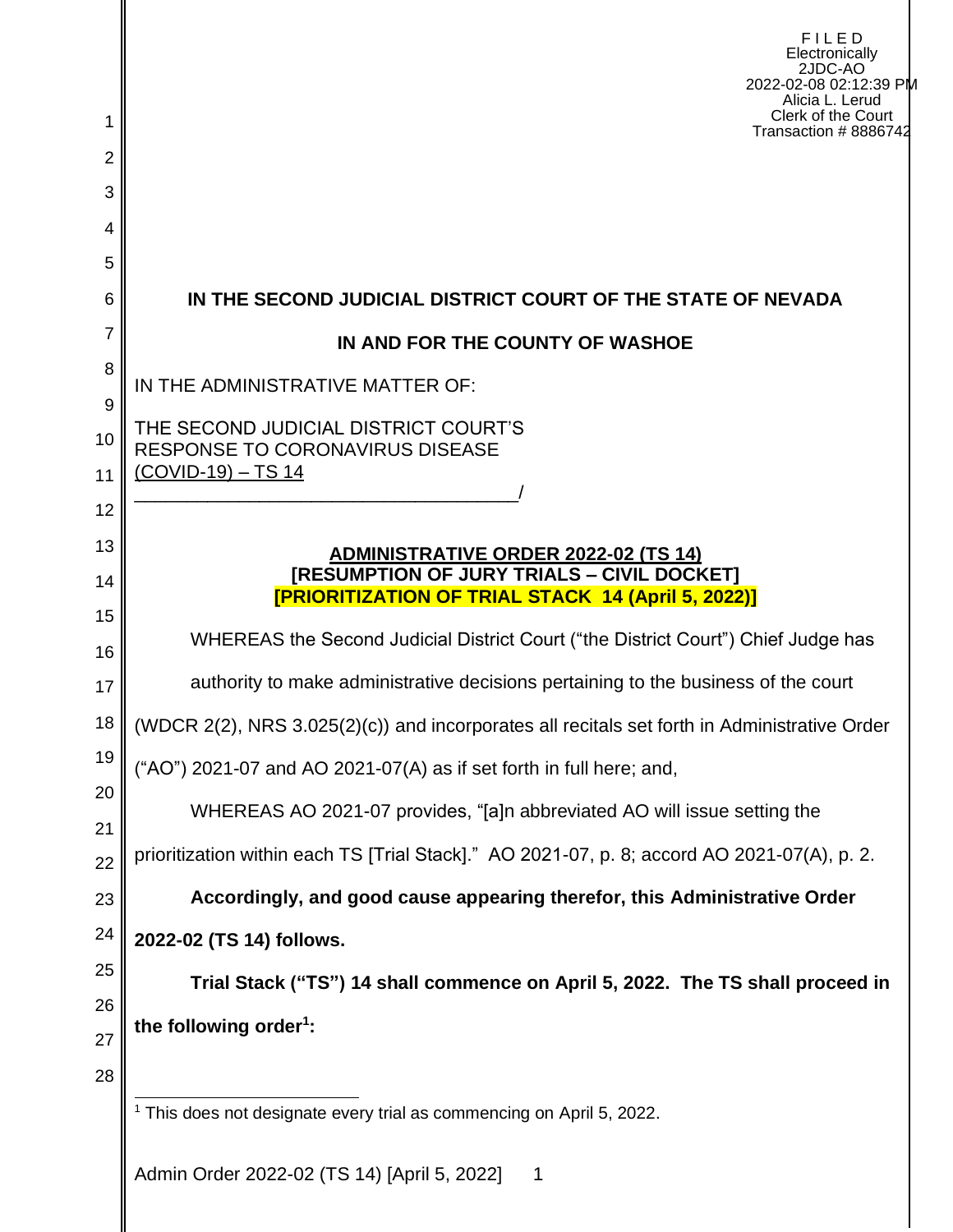| 1<br>$\overline{2}$ | <b>TRIAL</b><br><b>STACK</b><br><b>POSITION</b>                                 | DEPT.          | <b>CASE NO.</b>                    | <b>NAME</b>                                                            | EST.<br><b>DAYS</b> |  |  |  |
|---------------------|---------------------------------------------------------------------------------|----------------|------------------------------------|------------------------------------------------------------------------|---------------------|--|--|--|
| 3                   | 1                                                                               | 15             | CV16-02455                         | Jane Doe Dancers, et al v. FQ Men's Club, et al                        | 10                  |  |  |  |
| 4                   | $\mathbf{2}$                                                                    | 4              | CV18-00230                         | Melanie Smith v. Renown, et al                                         | 15                  |  |  |  |
| 5                   | 3                                                                               | 6              | CV18-01755                         | James Graeber v. Herc Rentals, et al                                   | 20                  |  |  |  |
| 6                   | 4                                                                               | 9              | CV19-01275                         | John Powers, III v. First American Title, et al                        | 5                   |  |  |  |
| $\overline{7}$      | $\overline{\mathbf{5}}$                                                         | $\overline{7}$ | CV19-01690                         | Emily Corp. Bajwa Hotel, et al                                         | 5                   |  |  |  |
| 8                   | 6                                                                               | 15             | CV18-01384                         | Michelle Trabert v. Anew Tire & Service, et al                         | 5                   |  |  |  |
| 9                   | $\overline{7}$                                                                  | $\overline{7}$ | CV19-01136                         | Mark Redding v. Gold Ranch                                             | 5                   |  |  |  |
| 10                  | 8                                                                               | $\overline{7}$ | CV19-01233                         | Paul Messenger v. Renown South Meadows                                 | 5                   |  |  |  |
| 11                  | 9                                                                               | 9              | CV19-01884                         | Latanya Jake, et al v. UPS Ground Freight, et al                       | $\overline{7}$      |  |  |  |
| 12                  | 10                                                                              | 8              | CV20-00015                         | James Hamlin v. John Freeman, et al                                    | $\overline{7}$      |  |  |  |
| 13                  | 11                                                                              | 8              | CV20-01648                         | Debra Dalton v. Brar Hotels Group                                      | $\overline{7}$      |  |  |  |
| 14                  | 12                                                                              | 10             | CV20-01978                         | Loretta Wilson v. William Bielsler                                     | $\overline{7}$      |  |  |  |
| 15                  | 13                                                                              | 15             | CV21-00544                         | Brian Keasberry, et al v. Daniel Serruya, et al                        | 5                   |  |  |  |
| 16<br>17            | Counsel are directed to contact the Assigned Department to set the following if |                |                                    |                                                                        |                     |  |  |  |
| 18                  | not already set and heard:                                                      |                |                                    |                                                                        |                     |  |  |  |
| 19                  |                                                                                 |                |                                    | Ninety (90) day status hearing to advise the Court if the parties have |                     |  |  |  |
| 20                  |                                                                                 |                |                                    | participated in a settlement conference or private mediation;          |                     |  |  |  |
| 21                  | Final Calendar Call hearing ("FCC") to be heard on or about March 4,            |                |                                    |                                                                        |                     |  |  |  |
| 22                  |                                                                                 | 2022.          |                                    |                                                                        |                     |  |  |  |
| 23                  |                                                                                 |                |                                    |                                                                        |                     |  |  |  |
| 24                  | $\frac{1}{2}$                                                                   |                |                                    |                                                                        |                     |  |  |  |
| 25                  |                                                                                 |                |                                    |                                                                        |                     |  |  |  |
| 26                  |                                                                                 |                |                                    |                                                                        |                     |  |  |  |
| 27                  |                                                                                 |                |                                    |                                                                        |                     |  |  |  |
| 28                  |                                                                                 |                |                                    |                                                                        |                     |  |  |  |
|                     |                                                                                 |                |                                    |                                                                        |                     |  |  |  |
|                     |                                                                                 |                |                                    |                                                                        |                     |  |  |  |
|                     |                                                                                 |                | AO 2022-02 (TS 14) [April 5, 2022] | 2                                                                      |                     |  |  |  |